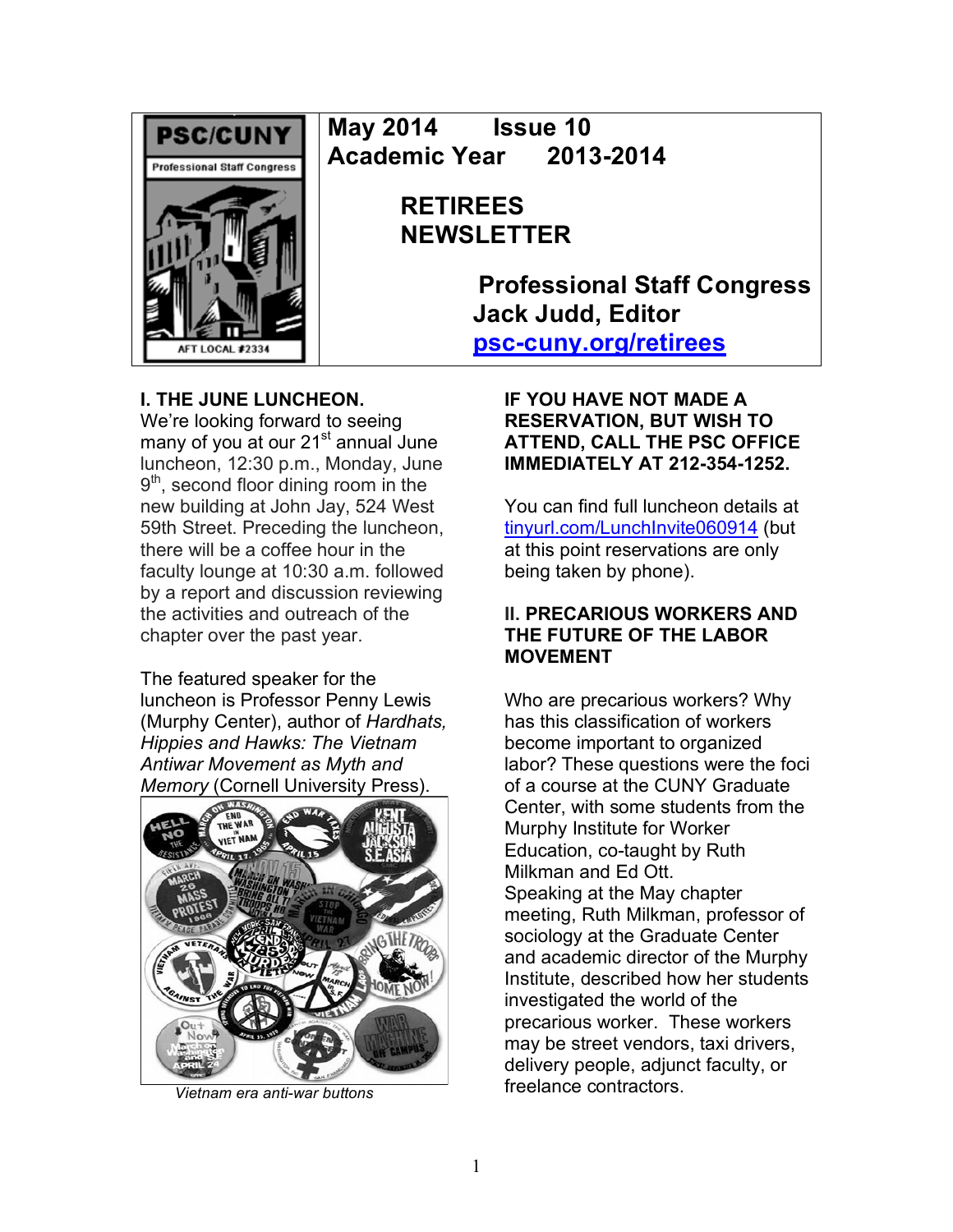Students in the course spent two semesters gathering data to complete incisive profiles of precarious workers and the organizations that support them. The students' work was published in a book edited by Milkman and Ott, *New Labor in New York: Precarious Workers and the Future of the Labor Movement (*Cornell University Press, 2014).



Milkman discussed the decline in numbers of unionized workers and the successful efforts of employers to thwart union organization. She pointed to the emergence of worker centers organized by groups like the Taxi Workers Alliance and Vamos, a street vendors group in the Bronx. There are 200 such groups around the country, which organize to promote the welfare of their workers, but are not unions. They are mainly

composed of newly arrived immigrants and, in some cases, reflect the culture of their members.

Organized labor did not initially embrace the new worker centers, and the groups organizing the worker centers have been wary of unions. Over the years, though, the struggle for immigrant rights and the potential for organizing workers have led to greater cooperation. Recently, the AFL-CIO invited the Taxi Workers Alliance to apply for a national charter as a union. Milkman believes that, "the immigrant rights movement is, itself, a kind of labor movement; just as the worker centers are a kind of labor movement"

## **Resources & Organizing Power**

The three movements, organized labor, immigrant rights groups, and the worker centers, have similar goals, and now work together, with "cooperation and synergy," according to Milkman. Yet, a dilemma exists: the new groups use innovative ways to gain media attention and have attracted many new workers, but their resources are limited. Organized labor has resources in terms of funding and staff, but does not command the same type of media attention and has been losing members. Milkman advocates a "marriage of resources on one side and organizing power on the other." Joint efforts are now in "the embryo stage," she said. In ending her talk, Milkman posed the question, "Can the unions support this work in a way that will allow it to grow to a significant scale?"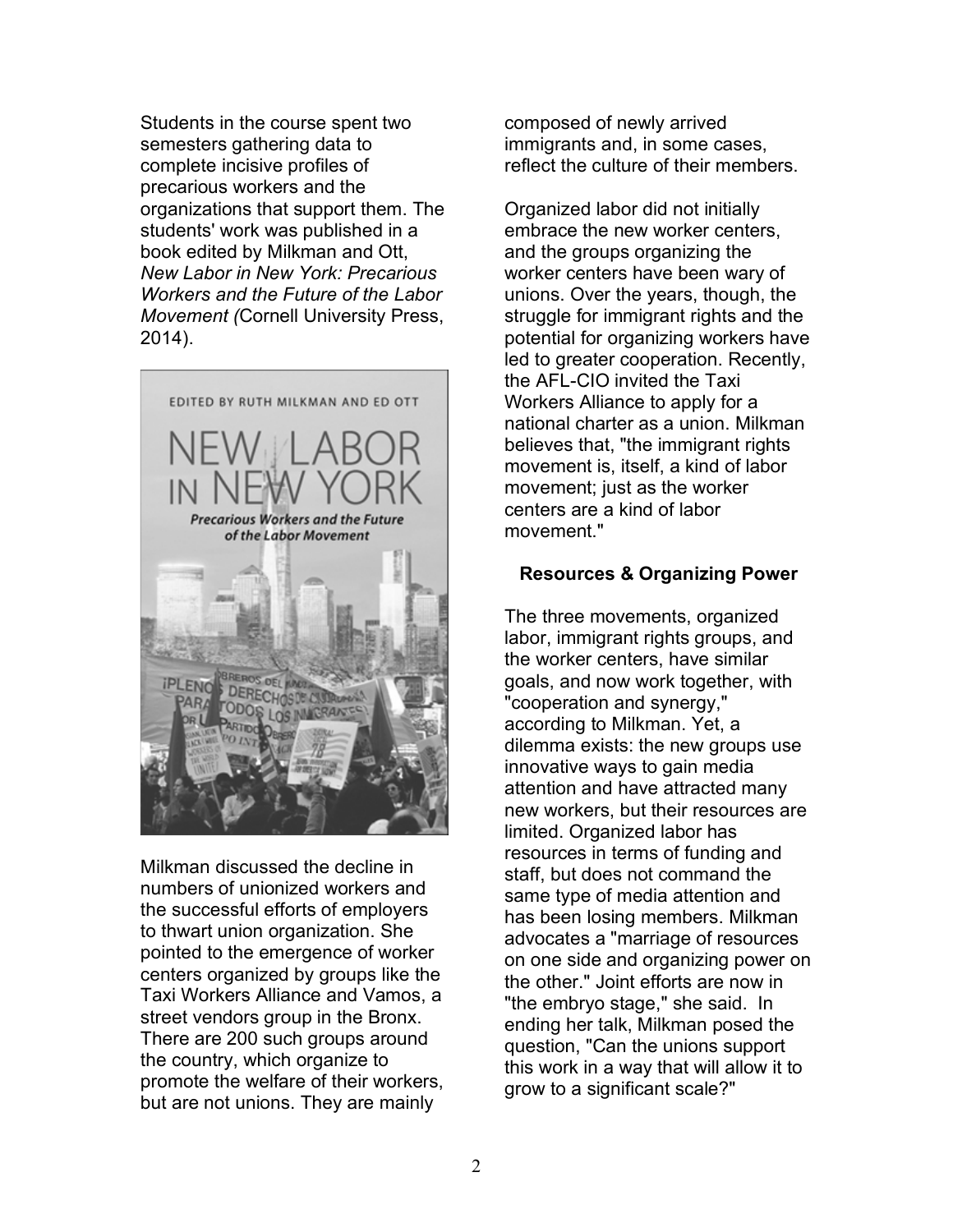## **III. SUMMER SAFETY TIPS**

*Provided by chapter member Ezra Seltzer* 

## **Summer Heat Can Be A Killer:**

Exposure to excessive heat may lead to serious illness or death. It is very important to monitor the symptoms of heat stress and take the appropriate action as soon as possible. Particularly susceptible are people with heart disease, diabetics, pregnant women, the obese, the elderly and people using alcohol, drugs or some prescription medications. The environmental factors that affect the amount of heat stress a person faces in a hot area are temperature, humidity and air flow. When exposed to excess heat, the body responds in two ways.



First, it increases blood flow. Blood circulates close to the skin so that heat can be dissipated into the environment. Secondly, it responds by sweating. The evaporation of sweat cools the body. High room temperature makes it difficult for the body to eliminate its own excess heat, and high humidity makes sweating difficult. The body thus

stores more heat. As the core temperature rises, the heartbeat increases. The individual will exhibit symptoms of varying severity. Some of the most common symptoms of heat stress are: loss of concentration, weakness, nausea, headache, giddiness, thirst, muscle fatigue, and fainting.

If you continue working after exhibiting heat stress symptoms, it could be fatal. So get out, loosen your clothing, drink even if you're not thirsty, and seek emergency medical aid if necessary.

#### **Home Security Steps Before You Leave for Vacation**.

- Make sure your home is secured.
- Unplug electrical appliances (except refrigerator).
- Notify newspaper service to temporarily refrain from delivering paper.
- Arrange for someone to pick up your mail or have the post office withhold delivery when you are away.
- Lock all windows.
- Leave a key with relatives, friends or neighbors, who are Informed of your itinerary and the telephone number at which you can be reached in an emergency.
- Set a timer to turn lights on and off, or ask someone to do it for you.
- Notify your local police or neighborhood security patrol. Tell them when you are leaving and when you will be back.